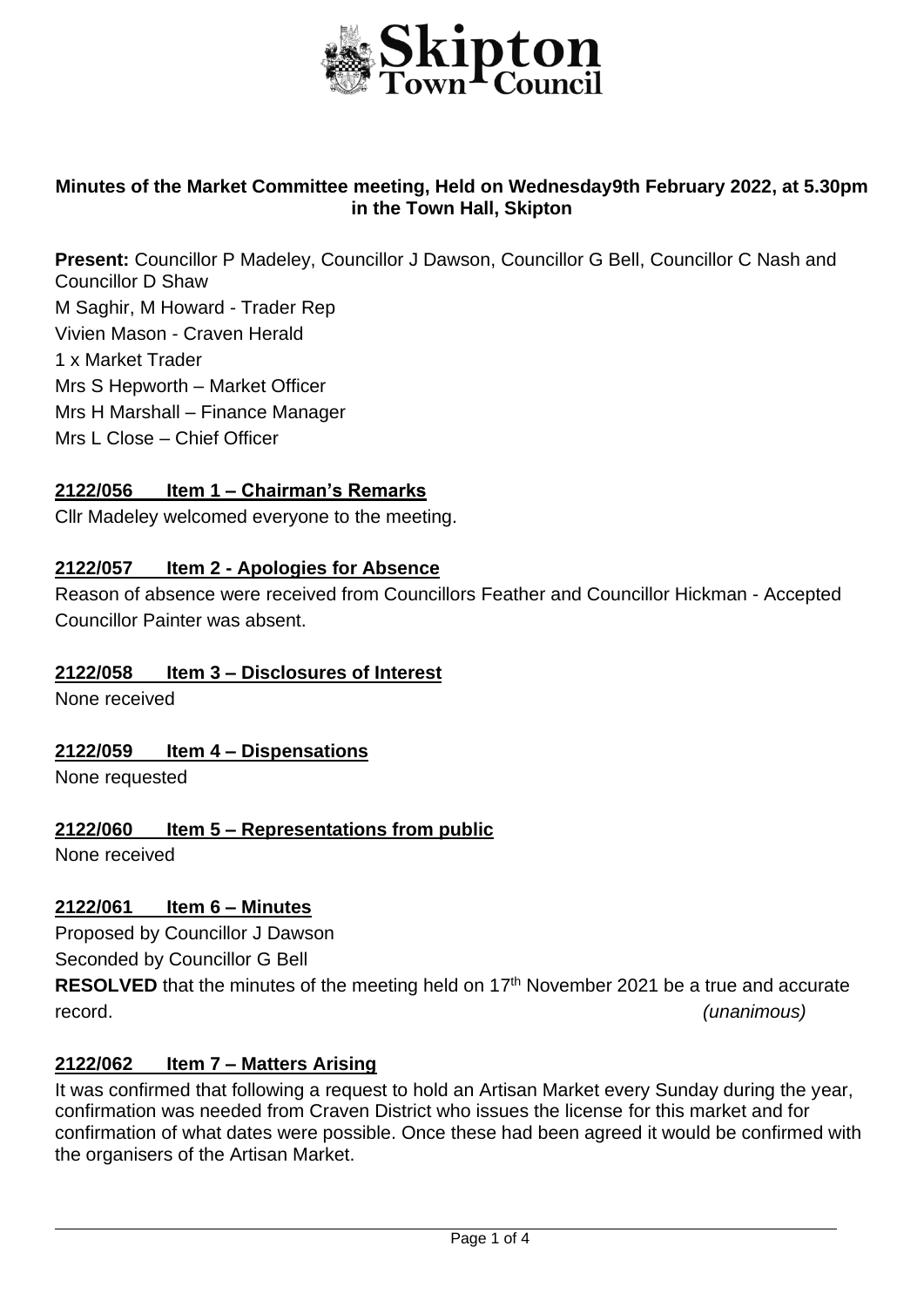# **SKIPTON TOWN COUNCIL 9 th February 2022 17:30pm**

# **2122/063 Item 8 – Trader Representatives**

Councillor Madeley advised that it was the wish of the Committee that as many traders as possible attended the meetings and that Mr B Collins was welcome to join as the 4<sup>th</sup> trader representative. Councillor Dawson asked if the trader reps should be elected to which Mr M Howard confirmed that they previously were.

# **2122/064 Item 9 – Finance Update**

The Rackham's contract and Thomas the Baker contract was discussed. It was confirmed that this was due for renewal in 2023 and there would be a renegotiation of fees and conditions.

The Committee were asked if an increase would be made to the Consent to trade agreements. It was confirmed that this matter had not been discussed.

Mr M Howard advised that he strongly suggested that the pitches were measured as there were many traders that were not paying enough for the trading space they used.

## **2122/065 Item 10- Van Locations**

There was an in-depth discussion regarding the location of Van's at the market. Councillor Madeley advised that the safety of the market and all who trade and visit it are of paramount importance. He further stated that it was unfair for the vans to be then parked outside resident homes blocking views.

Councillor Madeley proposed that as a temporary measure only, if traders could fit their vans onto their pitch then they would be allowed to park them, but they must not be on the highway whatsoever.

Mr B Collins spoke in favour of the proposal and gave several benefits from keeping stock dry in bad weather to reducing carbon emissions of the vehicles being driven away and brought back again.

Councillor C Nash raised the issue of the 4ft clearance of highway on the set and the bylaw preventing vans being parked there. Councillor Madeley confirmed that this was a temporary measure while more information was sought regarding this law and that the proposal was only for pitches that had space for a van.

Mr M Saghir agreed this was the best option at this time.

Proposed by Councillor P Madeley

Seconded by Councillor C Nash

**RESOLVED** that as a temporary measure and in consultation with Market staff, if traders could fit their van onto their pitch, it could be left there, otherwise it would need to be removed from the market as in accordance with the consent to trade.

\_\_\_\_\_\_\_\_\_\_\_\_\_\_\_\_\_\_\_\_\_\_\_\_\_\_\_\_\_\_\_\_\_\_\_\_\_\_\_\_\_\_\_\_\_\_\_\_\_\_\_\_\_\_\_\_\_\_\_\_ \_\_\_\_\_\_\_\_\_\_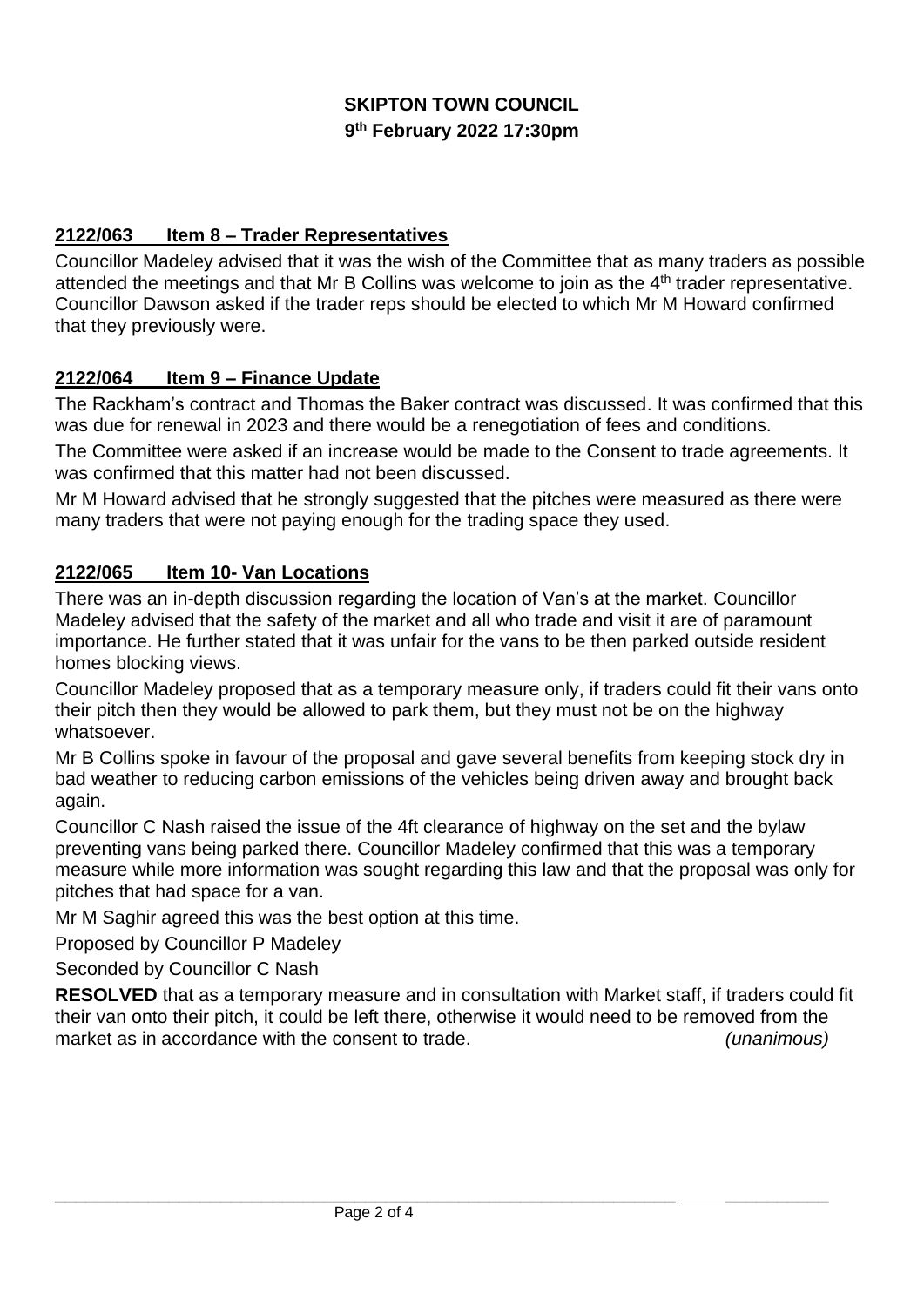# **SKIPTON TOWN COUNCIL 9 th February 2022 17:30pm**

# **2122/066 Item 11 – Market Managers report**

Thanks were given to Mr Trevor Burton for his work as Market Manager and to pass very best wishes for his retirement.

Mrs S Hepworth gave an update of the managers' report that Trevor had supplied before he retired.

# **2122/067 Item 12- Market Project**

The Market project managers report was circulated. Councillor Madeley spoke regarding the report and advised that it was confirmed that frontages were responsible for the setts and the best way to move forward would be to contact the frontage direct.

Mr M Howard advised that Barclays bank does not have the setts on their deeds, and they do not collect rent. He continued to advise that at least 20% of traders don't pay rent and he would suspect most of the traders would prefer to pay a contractor direct to work on the setts than for us to contact the frontage.

Mr B Collins asked that the Council negotiated with the frontage to ensure that any cost of repair was not passed back to the trader.

Councillor Nash registered concerns over ownership of some of the pitches and advised it would need further investigation.

Mr M Howard asked if he could have a meeting with the Project Manager when he returned to work.

## **2122/068 Item 13 - Market Byelaws**

A working group was formed to look at and discuss the byelaws. This will consist of Councillor P Madeley, Councillor J Dawson, Councillor C Nash, Mr M Saghir & Mr B Collins.

This item would be placed on the next agenda for an update.

## **2122/069 Item 14 – Monday Pitch Fees**

Councillor Madeley advised that he wanted to bring ideas forward of attracting more new traders for Mondays. His earlier suggestion of free Mondays was not viable however an option that needed to be looked at would be for 4/5 pop pitches in front of Rackham's given free for new traders. Mr M Saghir advised that would need to be Friday / Saturday so that the market was busy.

Proposed by Councillor P Madeley

Seconded by Councillor C Nash

**RESOLVED** that Councillor Madeley would prepare for the next meeting an incentive for free stalls and proposals for a Monday. How it would work and the budget implications. The current incentive scheme would remain. *(unanimous)*

\_\_\_\_\_\_\_\_\_\_\_\_\_\_\_\_\_\_\_\_\_\_\_\_\_\_\_\_\_\_\_\_\_\_\_\_\_\_\_\_\_\_\_\_\_\_\_\_\_\_\_\_\_\_\_\_\_\_\_\_ \_\_\_\_\_\_\_\_\_\_